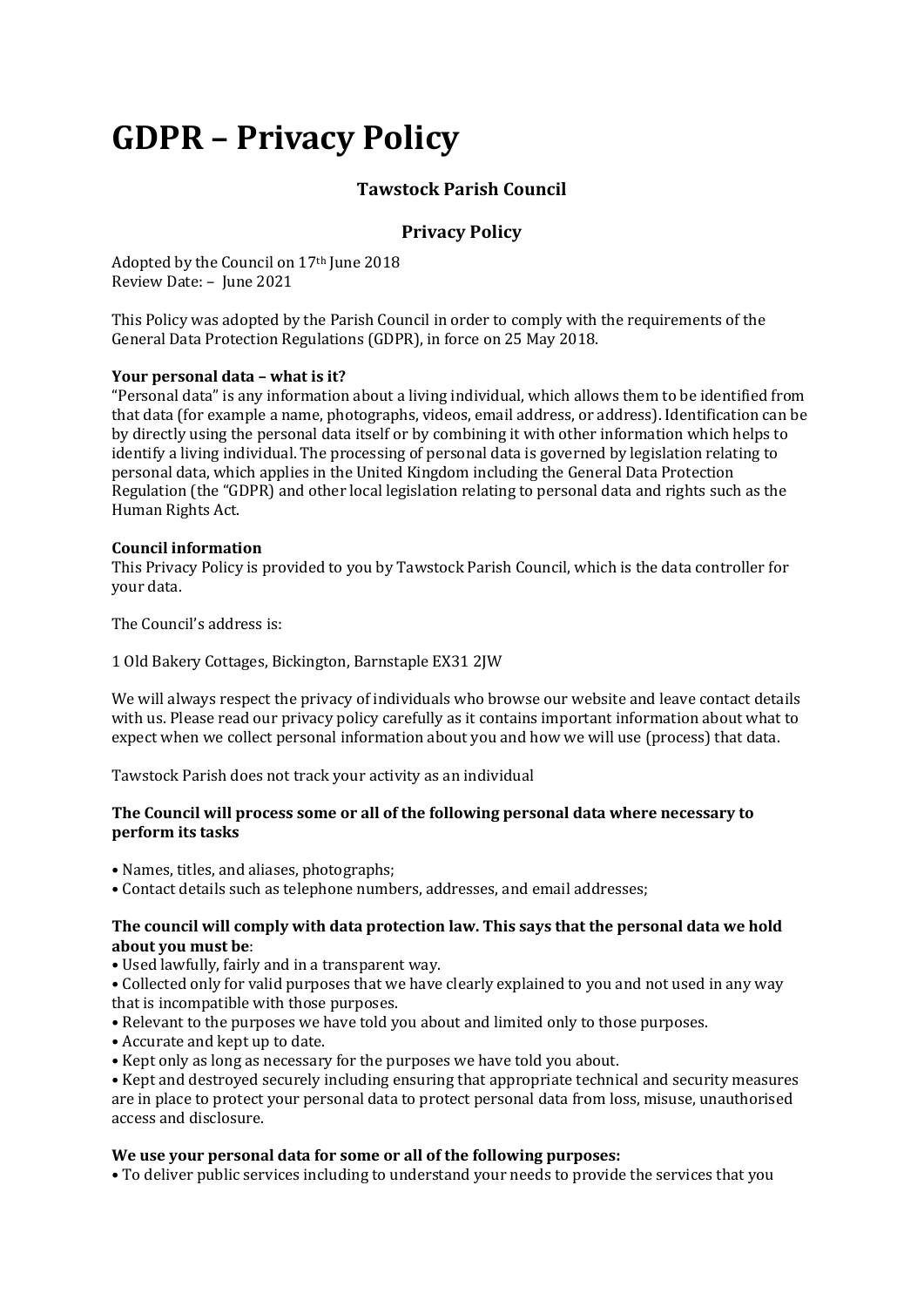request and to understand what we can do for you and inform you of other relevant services;

- To confirm your identity to provide some services;
- To contact you by post, email, telephone;

• To prevent and detect fraud and corruption in the use of public funds and where necessary for the law enforcement functions;

• To enable us to meet all legal and statutory obligations and powers including any delegated functions;

- To promote the interests of the council;
- To maintain our own accounts and records;
- To seek your views, opinions or comments;
- To notify you of changes to our facilities, services, events and staff, councillors and role holders;

• To send you communications which you have requested and that may be of interest to you. These may include information about campaigns, appeals, other new projects or initiatives;

• To process relevant financial transactions including grants and payments for goods and services supplied to the council

# **What is the legal basis for processing your personal data?**

The Council has always required a legal basis to processing personal data. The General Data Protection Regulations include five lawful bases for local councils. It is possible for more than one to apply at the same time. The five bases are

• **Compliance with legal obligation**: The council is a public authority and has certain powers and duties. Most of your personal data is processed for compliance with a legal obligation which includes the discharge of the council's statutory functions and powers. Sometime when exercising these powers or duties it is necessary to process personal data of residents or people using the council's services. We will always take into account your interests and rights. This Privacy Policy sets out your rights and the council's obligations to you in detail.

• **Contractual necessity**: We may also process personal data if it is necessary for the performance of a contract with you, or to take steps to enter into a contract.

• **Consent**: Sometimes the use of your personal data requires your consent. On these occasions we will first obtain your consent to that use.

The other two legal bases that apply to the Parish Council are:

**• Vital interests**: It is possible to process personal information to protect an individual without their consent e.g. in a life or death situation where emergency contact information is needed **• Public Interest**: When the Parish Council is acting in the public interest, personal data may be processed if it is necessary to undertake the tasks.

#### **Sharing your personal data –**

The council will implement appropriate security measures to protect your personal data. This section of the Privacy Policy provides information about the third parties with whom the council will share your personal data. These third parties also have an obligation to put in place appropriate security measures and will be responsible to you directly for the manner in which they process and protect your personal data. It is likely that we will need to share your data with some or all of the following (but only where necessary):

**Other potential data controllers –**

- **Devon County Council**
- **North Devon Council**

We may need to share your personal data we hold with them so that they can carry out their responsibilities to Tawstock Parish Council. If we work together for a joint purpose that involves your personal data we are joint data controllers. This means those involved are all responsible to you for how we process your data. If there is no joint purpose then each data controller is independent and is individually responsible to you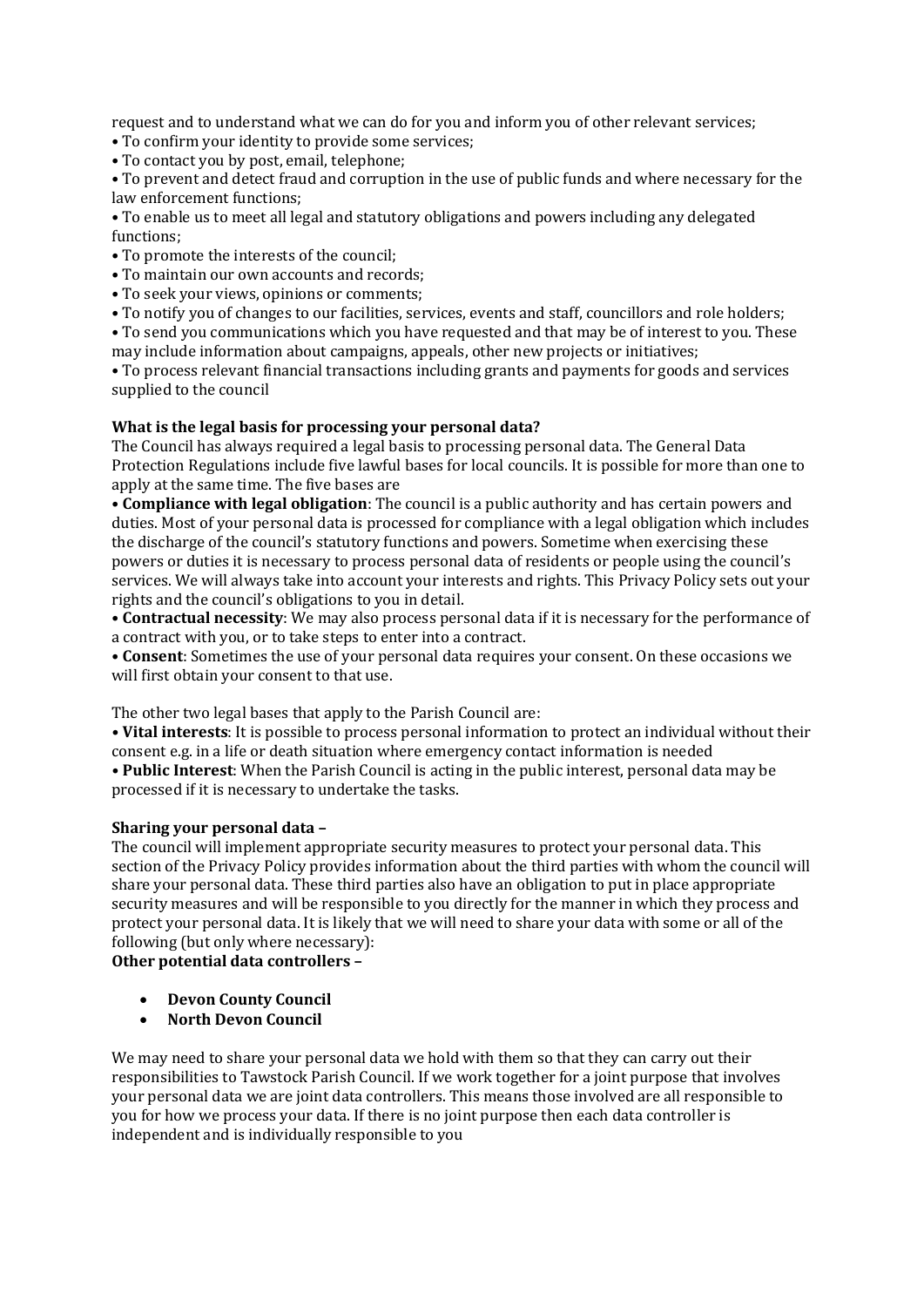#### **How long do we keep your personal data?**

We will keep some records permanently if we are legally required to do so. We may keep some other records for an extended period of time. For example, it is current best practice to keep financial records for a minimum period of 8 years to support HMRC audits or provide tax information. We may have legal obligations to retain some data in connection with our statutory obligations as a public authority. The council is permitted to retain data in order to defend or pursue claims. In some cases the law imposes a time limit for such claims (for example 3 years for personal injury claims or 6 years for contract claims). We will retain some personal data for this purpose as long as we believe it is necessary to be able to defend or pursue a claim. In general, we will endeavour to keep data only for as long as we need it. This means that we will delete it when it is no longer needed.

#### **Your rights and your personal data**

You have the following rights with respect to your personal data:

When exercising any of the rights listed below, in order to process your request, we may need to verify your identity for your security. In such cases we will need you to respond with proof of your identity before you can exercise these rights.

**The right to be informed** e.g. through this policy

The right to access personal data we hold on you. At any time you can request the data we hold on you as well as why we have it, who has access to it and where it was obtained from. We will respond to requests within one month of receiving them. There is no charge for the first request.

**The right to correct and update the personal data we hold on you**. If the data we hold on you is out of date, incomplete or incorrect you can inform us and we will update it

**The right to have your personal data erased** if you feel we should no longer be using it or are using it unlawfully. When we receive your request we will then either confirm that it has been deleted or explain why it cannot be deleted. e.g. because we need it to comply with a legal obligation.

**The right to object to processing of your personal data or to restrict it to certain purposes only**. You can request us to stop processing your data or ask us to restrict what we do with it. When we receive your request we will let you know if we are able to comply or if we have a legal obligation to continue

**The right to data portability** – You can request that we transfer data to another controller. Where this is feasible we will do this within one month of receiving your request

**The right to withdraw your consent** to the processing at any time for any processing of data to which consent was obtained. Please use the contact details below to do this.

**The right to lodge a complaint** with the Information Commissioner's Office.

You can contact the Information Commissioners Office on 0303 123 1113 or via email https://ico.org.uk/global/contact-us/email/ or at the Information Commissioner's Office, Wycliffe House, Water Lane, Wilmslow, Cheshire SK9 5AF. Our website (www.tawstockparishcouncil.com)

**• Links to other websites** – Our website contains links to other websites. This privacy policy only applies to our website so when you link to other websites you should read their own privacy policies. Please address any queries concerning this privacy policy, our website or any other general query to us.

**• Transfer of data abroad** – Any personal data transferred to countries or territories outside the European Economic Area ("EEA") will only be placed on systems complying with measures giving equivalent protection of personal rights either through international agreements or contracts approved by the European Union. [Our website is also accessible from overseas so on occasion some personal data (for example in a newsletter) may be accessed from overseas].

#### **Further processing**

If we wish to use your personal data for a new purpose, not covered by this Privacy Policy, then we will provide you with a Privacy Notice explaining this new use prior to commencing the processing and setting out the relevant purposes and processing conditions. Where and whenever necessary, we will seek your prior consent to the new processing.